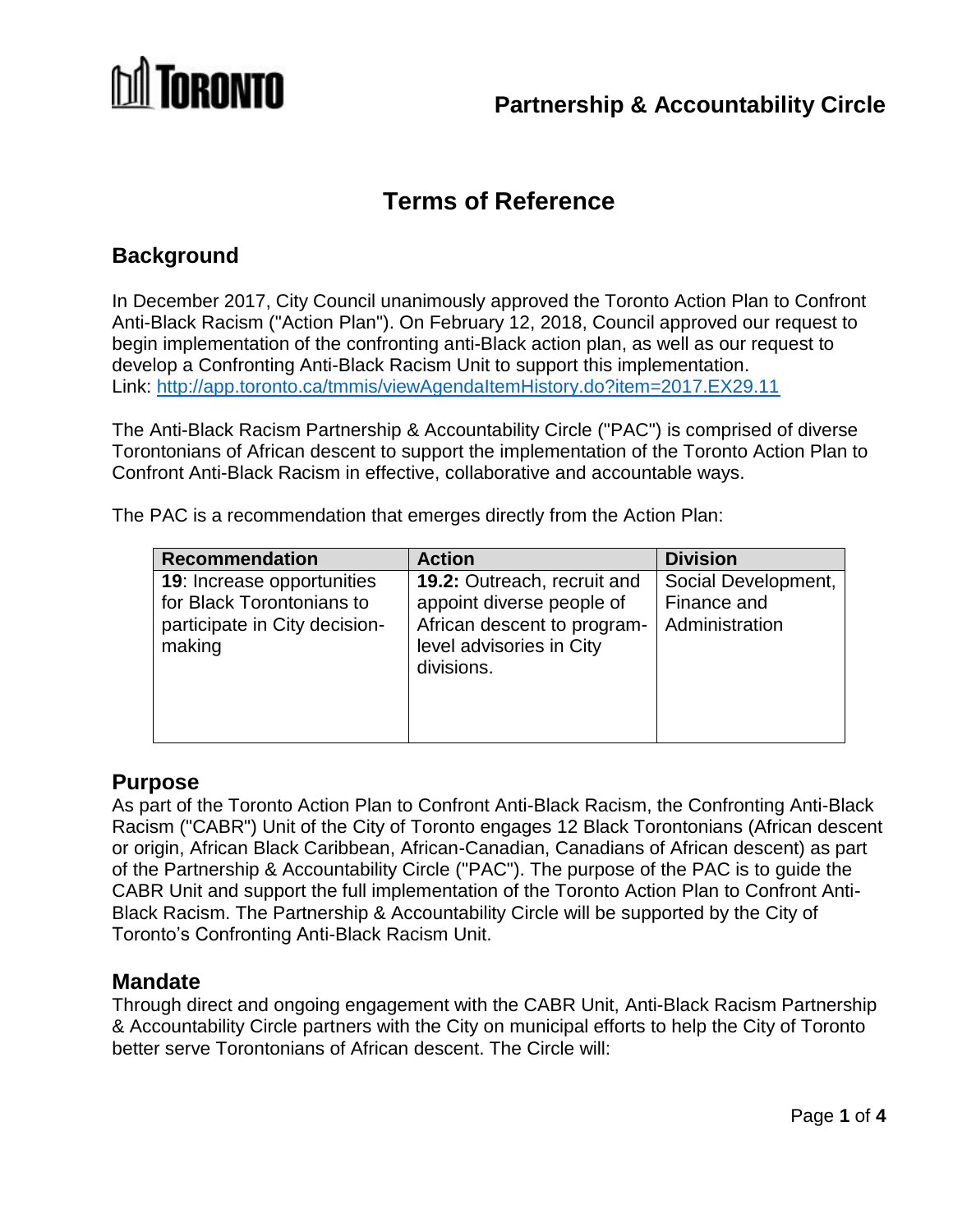

## **Partnership & Accountability Circle**

- 1. Provide guidance and advice to CABR Unit staff in the planning, implementation, evaluation and reporting of the Toronto Action Plan to Confront Anti-Black Racism;
- 2. Contribute insight, analysis, information, and strategy to CABR Unit service and policy planning that impacts outcomes for Torontonians of African Descent as reflected in the Toronto Action Plan to Confront Anti-Black Racism;
- 3. Advise the CABR Unit on areas where the City should be taking a lead, facilitating or convening to effectively advance positive outcomes for Torontonians of African Descent;
- 4. Support partnership development with Black communities, leaders, organizations and institutions to advance positive outcomes for Torontonians of African Descent; and
- 5. Facilitate transparent and effective communication and engagement with Toronto's communities of African descent.

## **Eligibility**

At all times during their membership, all PAC members must meet the following criteria:

- Be a Black Torontonian (African descent or origin, African Black Caribbean, African-Canadian, Canadians of African descent).
- Be over the age of 12 at the time of applying to be a member.
- Reside in Toronto.

## **Composition**

The membership of the PAC consists of 12 Torontonians of African descent or origin with diverse lived experience which includes:

- Four elders (who self-identify) who represent the wisdom of the community to hold the integrity of the Circle's principles, values and practices;
- Four youth (ages 13 to 29 years old) with diverse lived experiences; and
- Four people who represent key stakeholder groups from African descent or origin communities (key stakeholder groups include health services, social services, arts and culture, business and corporate sector, government).

The Anti-Black Racism Partnership & Accountability Circle is intended to be inclusive and reflect the diversity of Black Torontonians (African descent or origin, African Black Caribbean, African-Canadian, Canadians of African descent).

## **PAC Membership Terms of Service**

All PAC members will:

- Commit to a two-year term. PAC members can leave the PAC at any time, but must notify the Confronting Anti-Black Racism Unit in writing immediately upon deciding to discontinue their term of membership;
- Participate in a two-day training and orientation retreat and at least one other retreat to be scheduled during the course of their membership;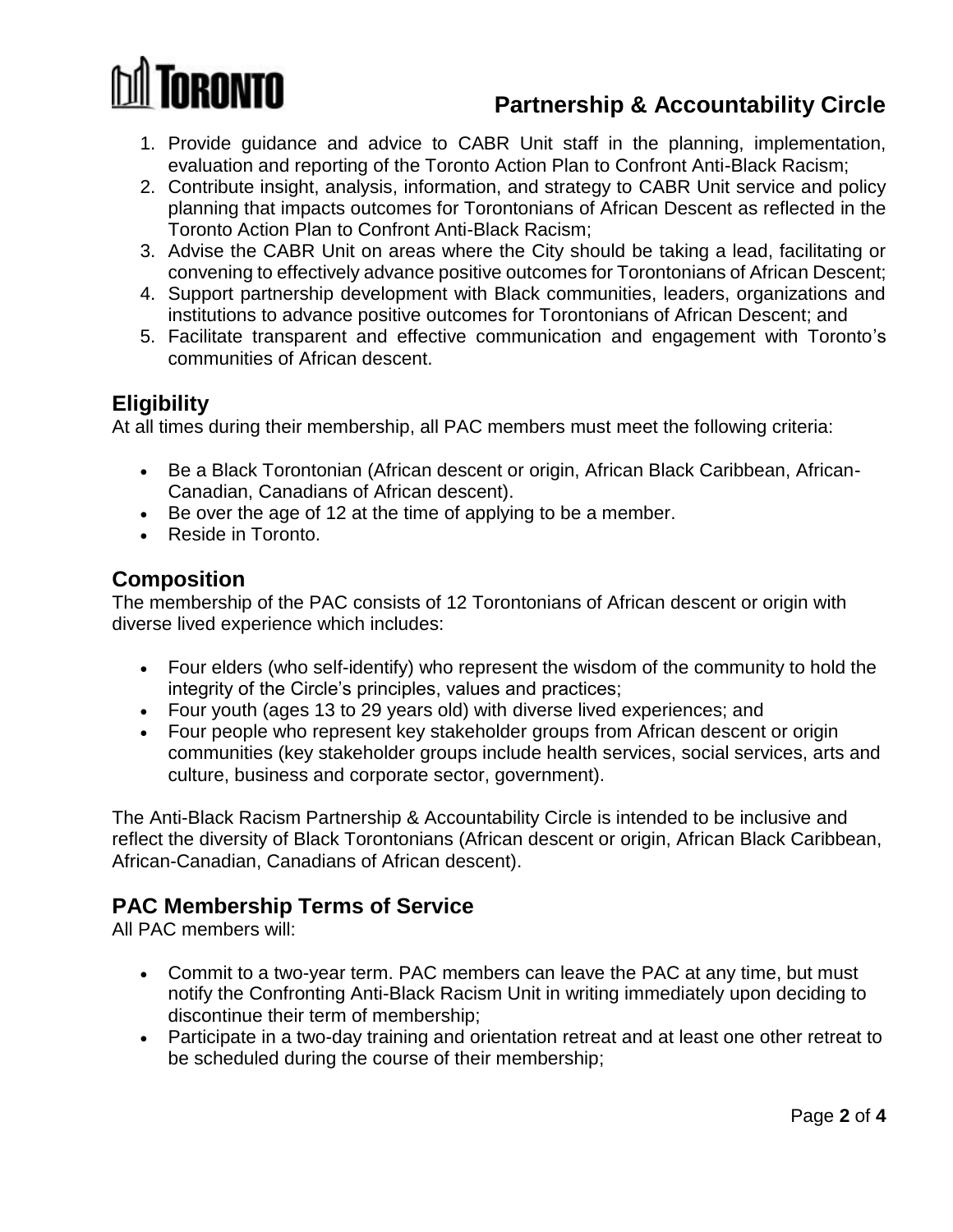

# **Partnership & Accountability Circle**

- Meet once every three months, for a total of four times a year to discuss issues that matter to you, Black Torontonians, and the City of Toronto. Meetings may take place on weekends, but PAC members must be provided with a meetings schedule in advance;
- Interact outside of meetings to discuss ideas and upcoming activities;
- Engage with their communities;
- Have to sign a media waiver authorizing the Confronting Anti-Black Racism Unit to use any images or video footage taken of you. If you are under 18, a parent or legal guardian will have to sign this waiver on your behalf.

### **Benefits of PAC Membership**

Members of the PAC are entitled to receive:

- Training and skills development opportunities
- Recognition
- TTC fare, parking, child care and food (for meetings and workshops)
- Honorarium (\$100/meeting and \$200/full-day activities)

#### **Attendant Care/Accommodations**

Reasonable efforts will be made to provide attendant care/accommodation to PAC members, upon receipt of reasonably timely receipt of the request(s) from members.

#### **Media and Public Communications**

From time to time, the CABR Unit and the PAC will engage or be engaged by the media in relation to activities, events, initiatives and/or individuals related to the Action Plan. The manager of the CABR Unit or their designate is the default media spokesperson for all CABRrelated business, including the PAC.

Before offering any information or comment, PAC members are required to forward all requests from media and journalists to the manager of the CABR Unit. If the manager is unavailable or unresponsive, such requests are to be forwarded to the community development officer of the CABR.

Members of the PAC are not to represent the CABR Unit or any of its activities or initiatives, or provide information to journalists or media without prior authorization from the manager of the CABR Unit or their designate. This only applies if the PAC member is requested to offer comment or information in relation to the Action Plan and/or their participation on the PAC.

Requests made to PAC members to speak or write in a public forum, at a public event, an open community gathering, on a panel or any other similar public engagement must receive prior authorization from the manager of the CABR Unit. This only applies if the PAC member is requested to speak or write in relation to the Action Plan and/or their participation on the PAC.